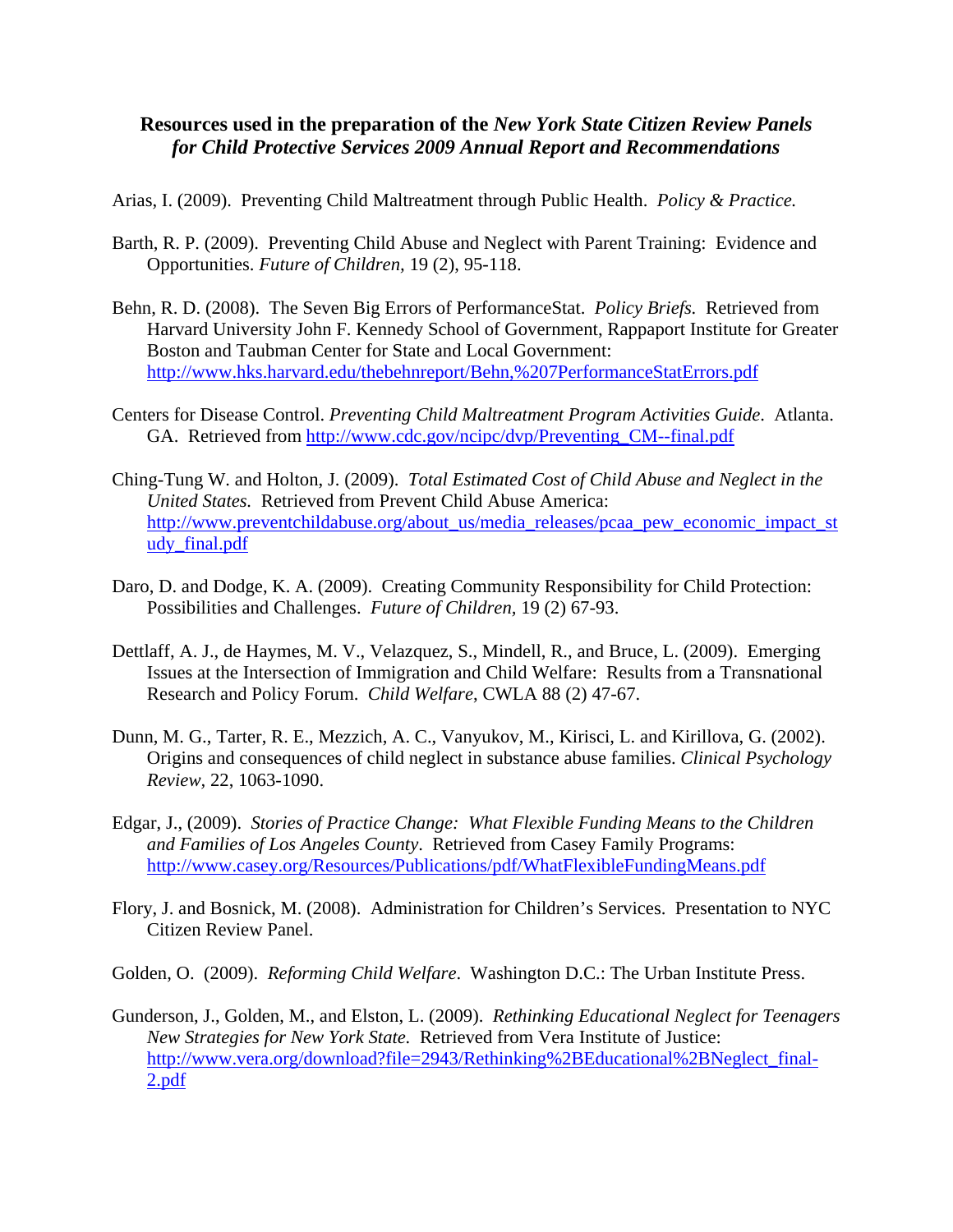- Harlem Children's Zone. (2008-2009). *An Investment in Success, Biennial Report*. Retrieved from: [http://www.hcz.org/images/stories/pdfs/2008-2009\\_biennial.pdf](http://www.hcz.org/images/stories/pdfs/2008-2009_biennial.pdf)
- Hess, P., Kanak, S., and Atkins, J. (2009). *Building a Model and Framework for Child Welfare Supervision*. Retrieved from National Resource Center for the Family-Centered Practice and Permanency Planning: [http://www.hunter.cuny.edu/socwork/nrcfcpp/downloads/Final%20Building%20a%20Fram](http://www.hunter.cuny.edu/socwork/nrcfcpp/downloads/Final%20Building%20a%20Framework%20and%20Model%20for%20CW%20Supervision%20Report%20042309.pdf) [ework%20and%20Model%20for%20CW%20Supervision%20Report%20042309.pdf](http://www.hunter.cuny.edu/socwork/nrcfcpp/downloads/Final%20Building%20a%20Framework%20and%20Model%20for%20CW%20Supervision%20Report%20042309.pdf)
- Howard, K. S. and Brooks-Gunn, J. (2009). The Role of Home-Visiting Programs in Preventing Child Abuse. *Future of Children,* 19 (2) 119-46.
- Loman, L. A. (2005). *Differential Response Improves Traditional Investigations: Criminal Arrests for Severe Physical and Sexual Abuse.* Retrieved from Institute of Applied Research: <http://www.iarstl.org/papers/DiffRespAndInvestigations.pdf>
- Loman, L. A. (2006). *Families Frequently Encountered by Child Protection Services: A Report on Chronic Child Abuse and Neglect*. Retrieved from the Institute of Applied Research: <http://www.iarstl.org/papers/FEfamiliesChronicCAN.pdf>
- Loman, T. (2007). *Poverty, Child Neglect and Differential Response*. Presentation made at the Differential Response Conference. Retrieved from the Institute of Applied Research: <http://www.iarstl.org/papers/NeglectPovertyDRconferenceNov07.pdf>
- Middlebrooks, J.S., Natalie, C.L. and Audage, N.C. (2008). *The Effects of Childhood Stress on Health Across the Lifespan*. Centers for Disease Control and Prevention, National Center for Injury Prevention and Control. Atlanta, GA.
- Migration Policy Institute. (2008). *American Community Survey and Census Data on the Foreign Born by State*. Retrieved from: <http://www.migrationinformation.org/dataHub/acscensus.cfm>
- National Child Welfare Resource Center for Organizational Improvement. (2009). *Supporting Effective Child Welfare Supervision #2 Moving Forward.* Teleconference Presentation. Retrieved from<http://muskie.usm.maine.edu/helpkids/tele.htm>
- National Resource Centers for Organizational Improvement (NRCOI), and the National Resource Center for Child Welfare Data and Technology (NRC\_CWDT, Children's Bureau Administration for Children and Families, U.S. Department of Health and Human Services. (2009). *Helping Child Welfare Supervisors Serve As The Agency's Practice Change Agents, Two States' Experience*. Presentation at the 17<sup>th</sup> National Conference on Child Abuse and Neglect.

Nauer, K., White, A., and Yerneni, R. (2008). *Strengthening Schools by Strengthening Families Community Strategies to Reverse Chronic Absenteeism in the Early Grades and Improve Supports for Children and Families.* Retrieved from the Center for New York City Affairs, Milano The New School: <http://www.newschool.edu/Milano/nycaffairs/documents/StrengtheningSchoolsReport.pdf>